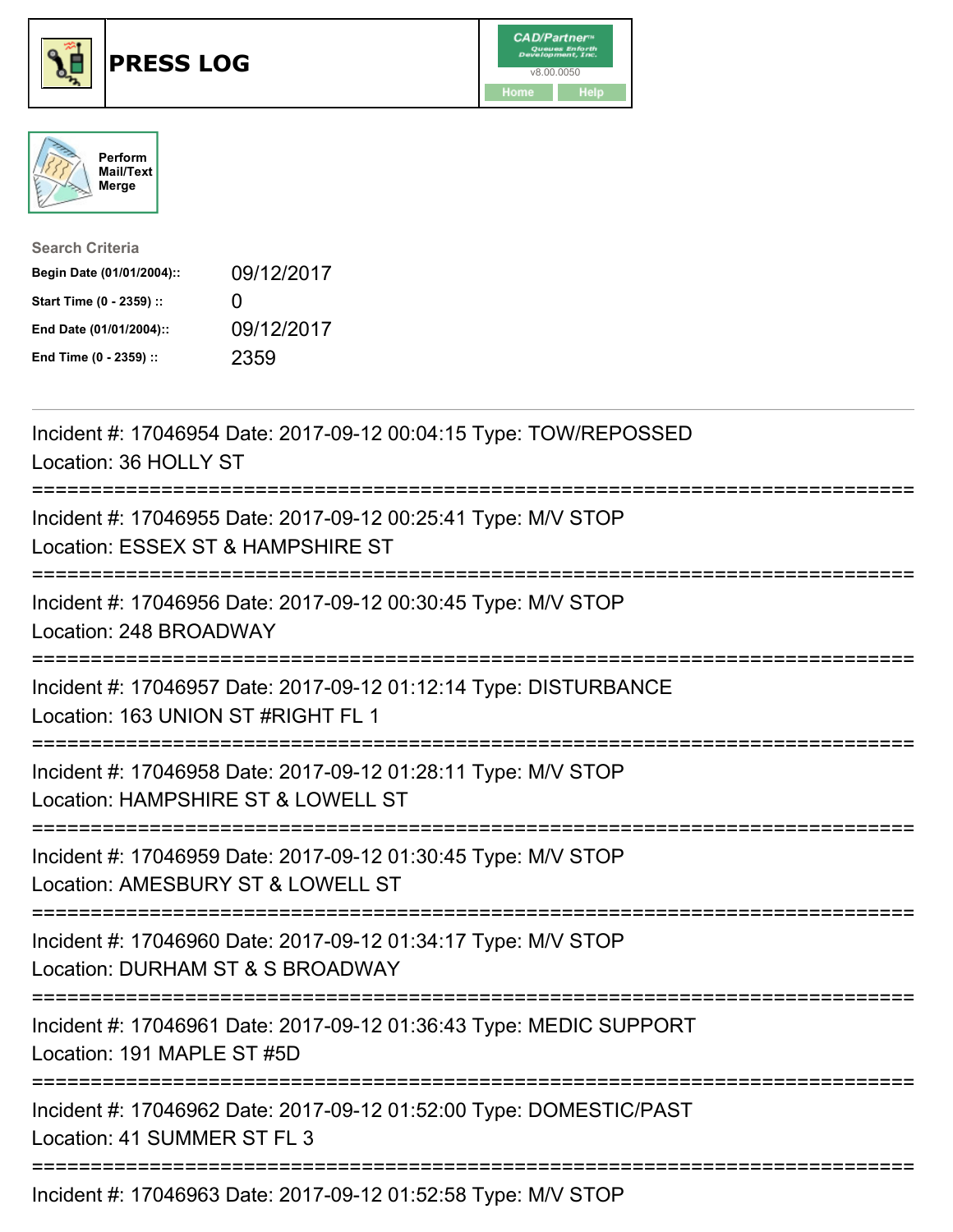| Location: HAVERHILL ST & WEST ST                                                                                 |
|------------------------------------------------------------------------------------------------------------------|
| Incident #: 17046964 Date: 2017-09-12 01:53:25 Type: M/V STOP<br>Location: MARKET ST & PARKER ST                 |
| Incident #: 17046965 Date: 2017-09-12 02:02:12 Type: M/V STOP<br>Location: MERRIMACK ST & PARKER ST              |
| Incident #: 17046966 Date: 2017-09-12 02:02:33 Type: M/V STOP<br>Location: TREMONT ST & WEST ST                  |
| --------------------<br>Incident #: 17046967 Date: 2017-09-12 02:30:41 Type: M/V STOP<br>Location: 360 BROADWAY  |
| Incident #: 17046968 Date: 2017-09-12 02:33:52 Type: ALARM/BURG<br>Location: ELKS LODGE / 652 ANDOVER ST         |
| Incident #: 17046969 Date: 2017-09-12 02:49:54 Type: EXTRA SURVEIL<br><b>Location: BAY STATE RD</b>              |
| Incident #: 17046970 Date: 2017-09-12 03:18:21 Type: M/V STOP<br>Location: BROADWAY & LOWELL ST                  |
| --------------<br>Incident #: 17046971 Date: 2017-09-12 03:20:28 Type: TOW OF M/V<br>Location: 108 HAWTHORNE WAY |
| Incident #: 17046972 Date: 2017-09-12 05:31:09 Type: MV/BLOCKING<br>Location: 27 MYRTLE CT                       |
| Incident #: 17046973 Date: 2017-09-12 05:46:02 Type: ALARM/BURG<br>Location: LAHEY SCHOOL / 100 ERVING AV        |
| Incident #: 17046974 Date: 2017-09-12 06:09:15 Type: 209A/VIOLATION<br>Location: 14 SPRUCE ST                    |
| Incident #: 17046975 Date: 2017-09-12 06:23:05 Type: DOMESTIC/PROG<br>Location: 48 UNION ST #1                   |
| Incident #: 17046976 Date: 2017-09-12 06:41:11 Type: MV/BLOCKING<br>Location: 19 WINTHROP AV                     |
| Incident #: 17046977 Date: 2017-09-12 06:49:07 Type: SUS PERS/MV                                                 |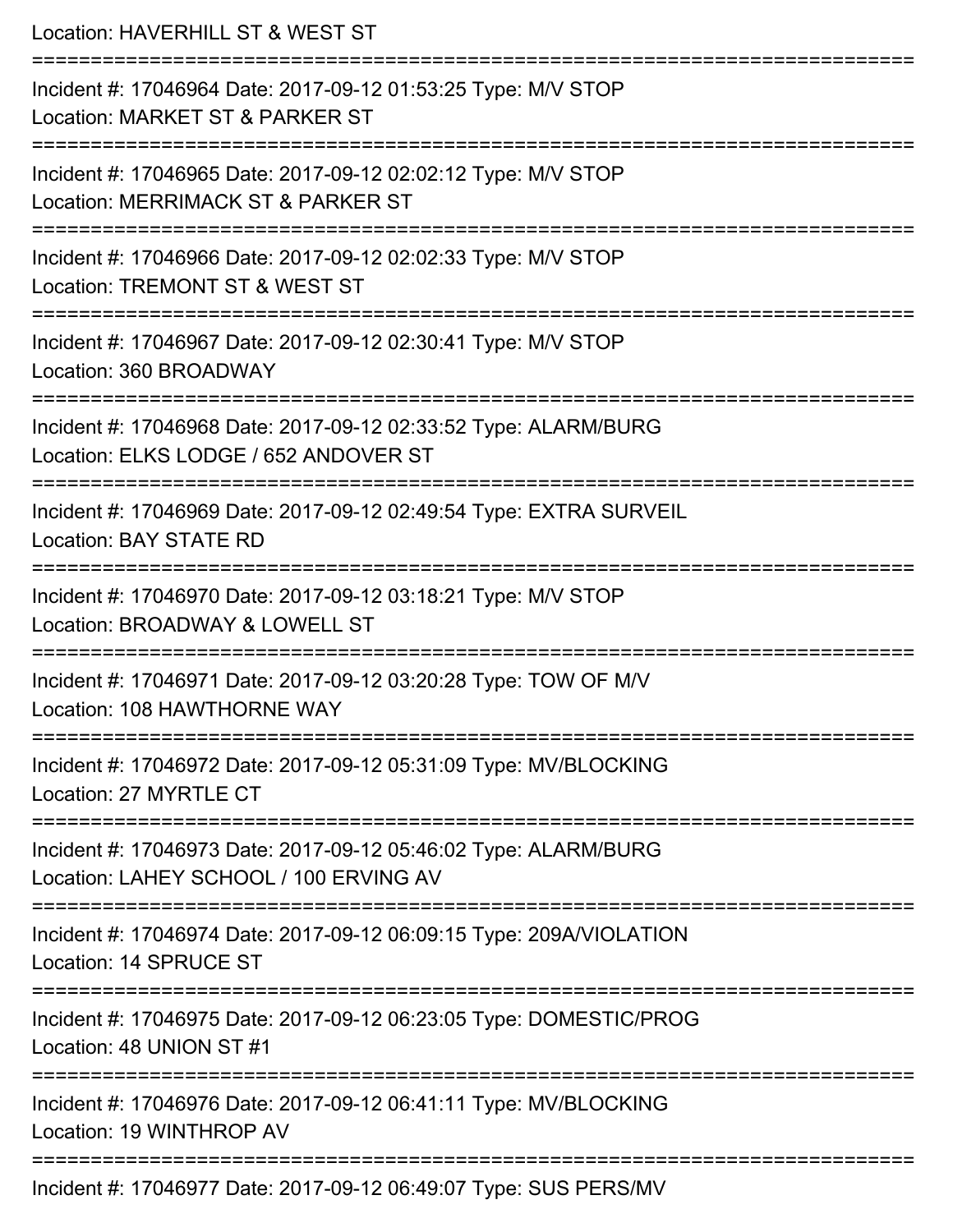| Incident #: 17046978 Date: 2017-09-12 07:02:48 Type: M/V STOP<br>Location: 181 GARDEN ST                         |
|------------------------------------------------------------------------------------------------------------------|
| Incident #: 17046979 Date: 2017-09-12 07:18:21 Type: UNKNOWN PROB<br>Location: 220 MERRIMACK ST                  |
| Incident #: 17046980 Date: 2017-09-12 07:22:16 Type: PARK & WALK<br>Location: BRADFORD ST & BROADWAY             |
| Incident #: 17046981 Date: 2017-09-12 07:24:34 Type: ALARM/BURG<br>Location: COMPARE AUTO / 479 BROADWAY         |
| Incident #: 17046982 Date: 2017-09-12 07:27:24 Type: M/V STOP<br>Location: BROADWAY & CEDAR ST                   |
| Incident #: 17046983 Date: 2017-09-12 07:34:18 Type: M/V STOP<br>Location: SAUNDERS ST & THORNDIKE ST            |
| Incident #: 17046984 Date: 2017-09-12 07:57:35 Type: M/V STOP<br>Location: MCDONALDS / 50 BROADWAY               |
| Incident #: 17046985 Date: 2017-09-12 08:12:10 Type: M/V STOP<br>Location: DURHAM ST & S BROADWAY                |
| Incident #: 17046986 Date: 2017-09-12 08:52:43 Type: M/V STOP<br>Location: 703 HAVERHILL ST                      |
| Incident #: 17046987 Date: 2017-09-12 09:13:56 Type: ALARM/BURG<br>Location: D'WENDY'S RESTARAUNT / 459 BROADWAY |
| Incident #: 17046988 Date: 2017-09-12 09:26:21 Type: ALARM/BURG<br>Location: 50 MARSTON ST                       |
| Incident #: 17046989 Date: 2017-09-12 09:30:37 Type: M/V STOP<br>Location: BROADWAY & LOWELL ST                  |
| Incident #: 17046990 Date: 2017-09-12 09:31:23 Type: AUTO ACC/NO PI<br>Location: 192 BOXFORD ST                  |
| Incident #: 17046991 Date: 2017-09-12 09:33:16 Type: HIT & RUN M/V                                               |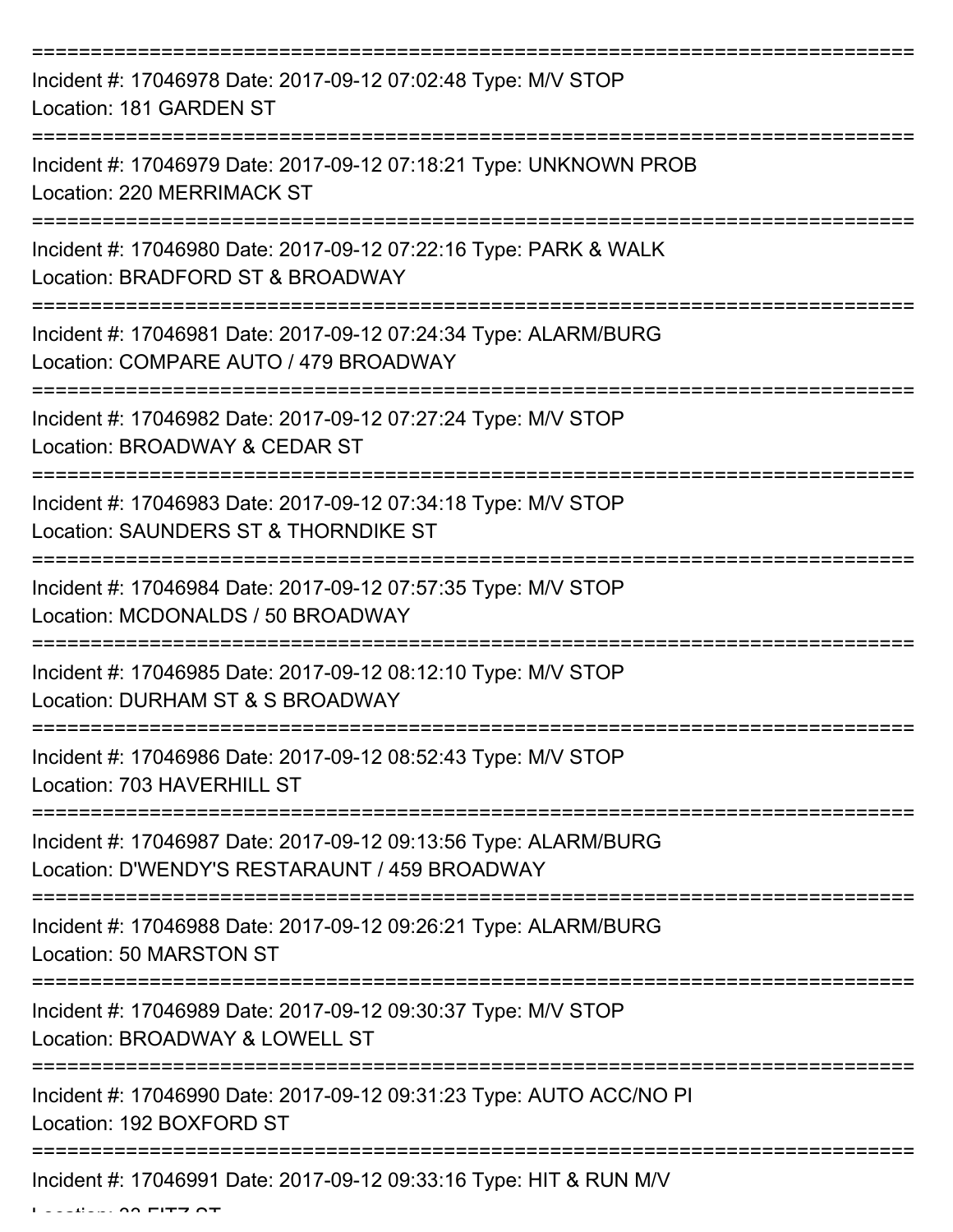| Incident #: 17046994 Date: 2017-09-12 09:33:24 Type: ANIMAL COMPL<br>Location: 7 LEEDS TER                      |
|-----------------------------------------------------------------------------------------------------------------|
| Incident #: 17046992 Date: 2017-09-12 09:43:01 Type: TOW OF M/V<br>Location: 60 BUSWELL ST                      |
| Incident #: 17046993 Date: 2017-09-12 09:43:27 Type: STOLEN PROP<br>Location: 437 ANDOVER ST                    |
| Incident #: 17046995 Date: 2017-09-12 09:50:09 Type: M/V STOP<br>Location: BOYD ST & S BROADWAY                 |
| Incident #: 17046996 Date: 2017-09-12 09:51:40 Type: M/V STOP<br>Location: CENTRAL BRIDGE / 0 MERRIMACK ST      |
| Incident #: 17046997 Date: 2017-09-12 09:52:50 Type: M/V STOP<br>Location: BOYD ST & S BROADWAY                 |
| Incident #: 17046998 Date: 2017-09-12 10:01:02 Type: PARK & WALK<br>Location: S UNION ST & SALEM ST             |
| Incident #: 17046999 Date: 2017-09-12 10:01:52 Type: PARK & WALK<br>Location: BRADFORD ST & BROADWAY            |
| Incident #: 17047000 Date: 2017-09-12 10:15:42 Type: M/V STOP<br>Location: ARREST / BROADWAY & CONCORD ST       |
| Incident #: 17047001 Date: 2017-09-12 10:17:38 Type: A&B PROG<br>Location: 30 MYRTLE CT                         |
| Incident #: 17047002 Date: 2017-09-12 10:17:48 Type: SUS PERS/MV<br>Location: ERVING AV & MYRTLE CT             |
| Incident #: 17047004 Date: 2017-09-12 10:18:17 Type: UNWANTEDGUEST<br>Location: 383 HAVERHILL ST #APT9 FL 2NDFL |
| Incident #: 17047003 Date: 2017-09-12 10:18:42 Type: INVESTIGATION<br>Location: 90 LOWELL ST                    |
| Incident #: 17047006 Date: 2017-09-12 10:21:47 Type: LARCENY/PAST                                               |

Location: 2A CALEM CT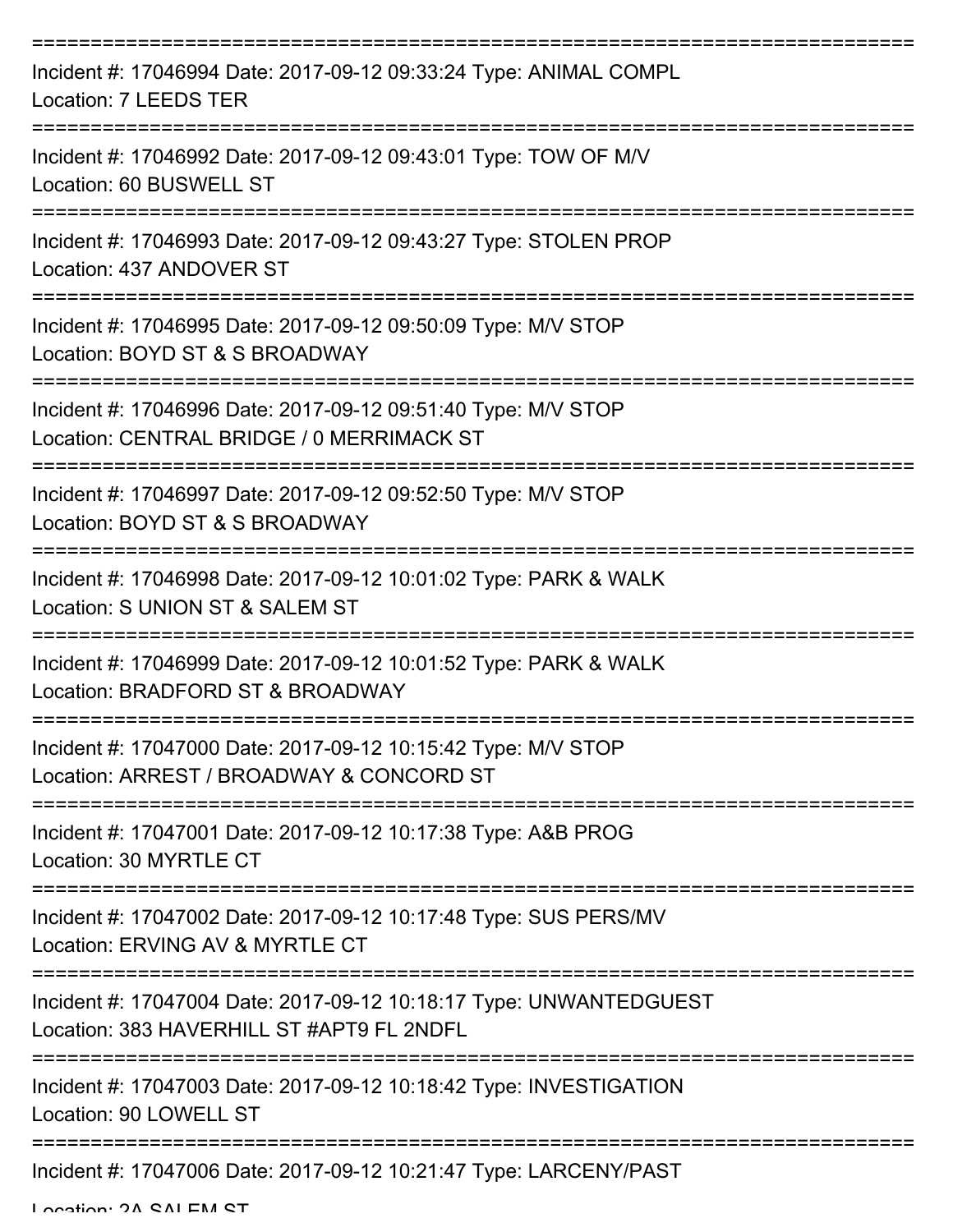| Incident #: 17047005 Date: 2017-09-12 10:22:58 Type: TOW OF M/V<br>Location: TOW/TRESPASS / 458 CANAL ST        |
|-----------------------------------------------------------------------------------------------------------------|
| Incident #: 17047007 Date: 2017-09-12 10:30:34 Type: SUICIDE ATTEMPT<br>Location: 127 MAY ST                    |
| Incident #: 17047008 Date: 2017-09-12 10:31:11 Type: TOW OF M/V<br>Location: 205 BROADWAY                       |
| Incident #: 17047009 Date: 2017-09-12 10:35:01 Type: MEDIC SUPPORT<br>Location: 91 BROADWAY #APT28              |
| Incident #: 17047010 Date: 2017-09-12 10:38:44 Type: ASSSIT OTHER PD<br>Location: 126 SALEM ST                  |
| Incident #: 17047011 Date: 2017-09-12 10:53:07 Type: KEEP PEACE<br>Location: 25 BEVEL ST                        |
| Incident #: 17047013 Date: 2017-09-12 10:55:02 Type: LOST PROPERTY<br>Location: 443 ANDOVER ST #11              |
| =============<br>Incident #: 17047012 Date: 2017-09-12 10:55:18 Type: INVEST CONT<br>Location: 15 CRESTSHIRE DR |
| Incident #: 17047014 Date: 2017-09-12 10:57:15 Type: RECOV/STOL/MV<br>Location: BEACON ST & DUCKETT AV          |
| Incident #: 17047015 Date: 2017-09-12 11:00:00 Type: M/V STOP<br>Location: BRADFORD ST & BROADWAY               |
| Incident #: 17047016 Date: 2017-09-12 11:14:11 Type: M/V STOP<br>Location: 313 SOUTH BROADWAH                   |
| Incident #: 17047017 Date: 2017-09-12 11:15:43 Type: HIT & RUN M/V<br>Location: LEXINGTON ST & PARK ST          |
| Incident #: 17047018 Date: 2017-09-12 11:39:19 Type: INVEST CONT<br>Location: 147 FERRY ST                      |
| Incident #: 17047019 Date: 2017-09-12 11:55:43 Type: M/V STOP<br>Location: 36 MELROSE ST                        |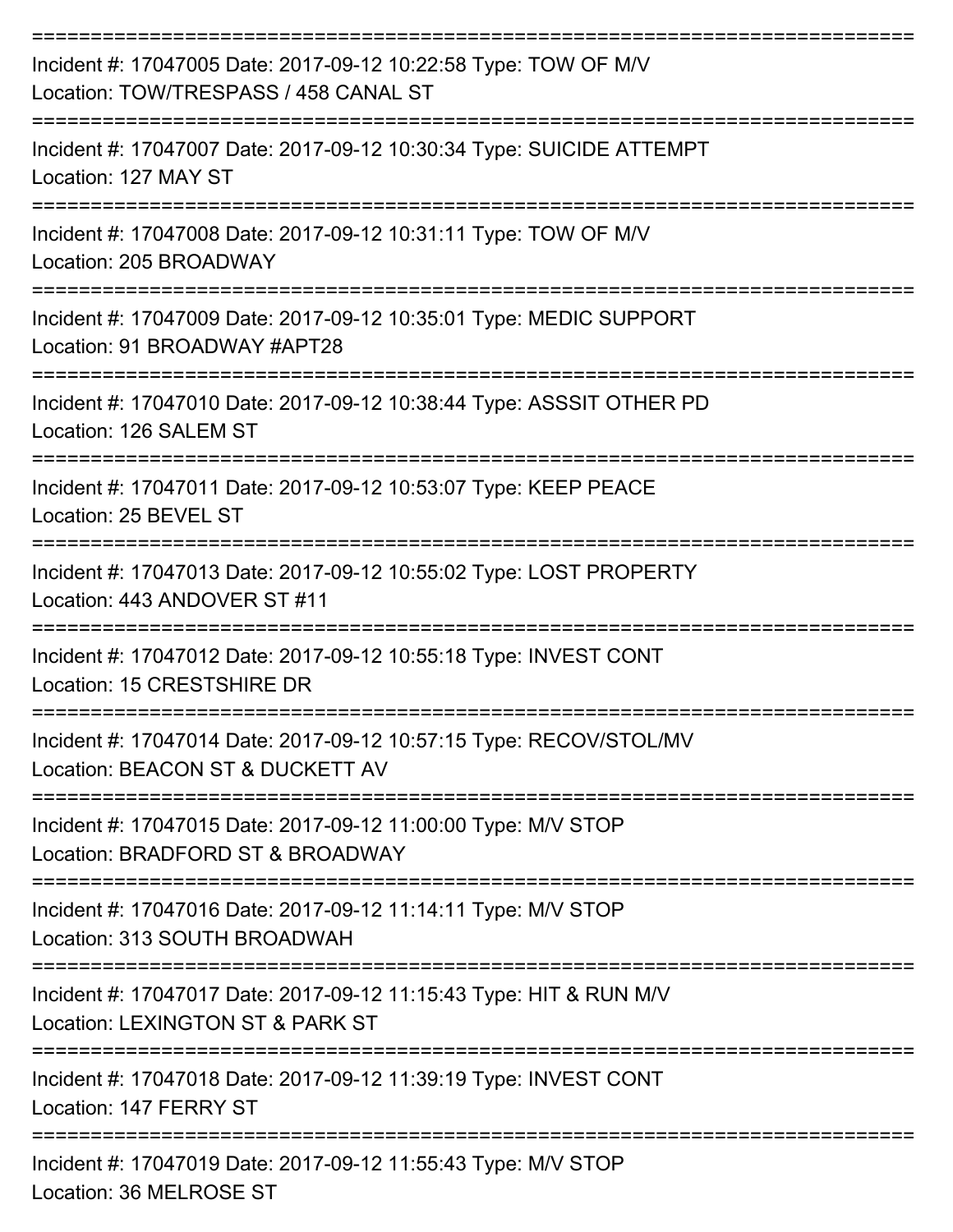| Incident #: 17047020 Date: 2017-09-12 11:56:55 Type: M/V STOP<br>Location: COMMON ST & JACKSON ST                                            |
|----------------------------------------------------------------------------------------------------------------------------------------------|
| ;============================<br>Incident #: 17047021 Date: 2017-09-12 12:05:33 Type: M/V STOP<br>Location: METHUEN ST & MILL ST             |
| Incident #: 17047022 Date: 2017-09-12 12:06:42 Type: M/V STOP<br><b>Location: 68 HANCOCK ST</b>                                              |
| Incident #: 17047023 Date: 2017-09-12 12:10:29 Type: M/V STOP<br><b>Location: APPLETON</b>                                                   |
| Incident #: 17047024 Date: 2017-09-12 12:17:53 Type: ANIMAL COMPL<br>Location: HENNESSEY SCHOOL / 122 HANCOCK ST                             |
| Incident #: 17047025 Date: 2017-09-12 12:21:38 Type: DRUG VIO<br>Location: 1 COLONIAL DR                                                     |
| :===================================<br>Incident #: 17047026 Date: 2017-09-12 12:23:18 Type: PARK & WALK<br>Location: BRADFORD ST & BROADWAY |
| Incident #: 17047027 Date: 2017-09-12 12:24:13 Type: MEDIC SUPPORT<br>Location: COMMON ST & HAMPSHIRE ST                                     |
| Incident #: 17047028 Date: 2017-09-12 12:24:48 Type: M/V STOP<br>Location: ABBOTT ST & S UNION ST                                            |
| Incident #: 17047029 Date: 2017-09-12 12:26:51 Type: M/V STOP<br>Location: 174 ARLINGTON ST                                                  |
| Incident #: 17047030 Date: 2017-09-12 12:27:13 Type: MAN DOWN<br>Location: 133 BAILEY ST                                                     |
| Incident #: 17047031 Date: 2017-09-12 12:31:57 Type: CK WELL BEING<br>Location: 61 W LAUREL ST                                               |
| Incident #: 17047032 Date: 2017-09-12 12:45:20 Type: 209A/VIOLATION<br>Location: 26 CHANDLER ST                                              |
| Incident #: 17047033 Date: 2017-09-12 12:52:03 Type: DISTURBANCE<br>Location: MANUEL TOWING / 268 PARK ST                                    |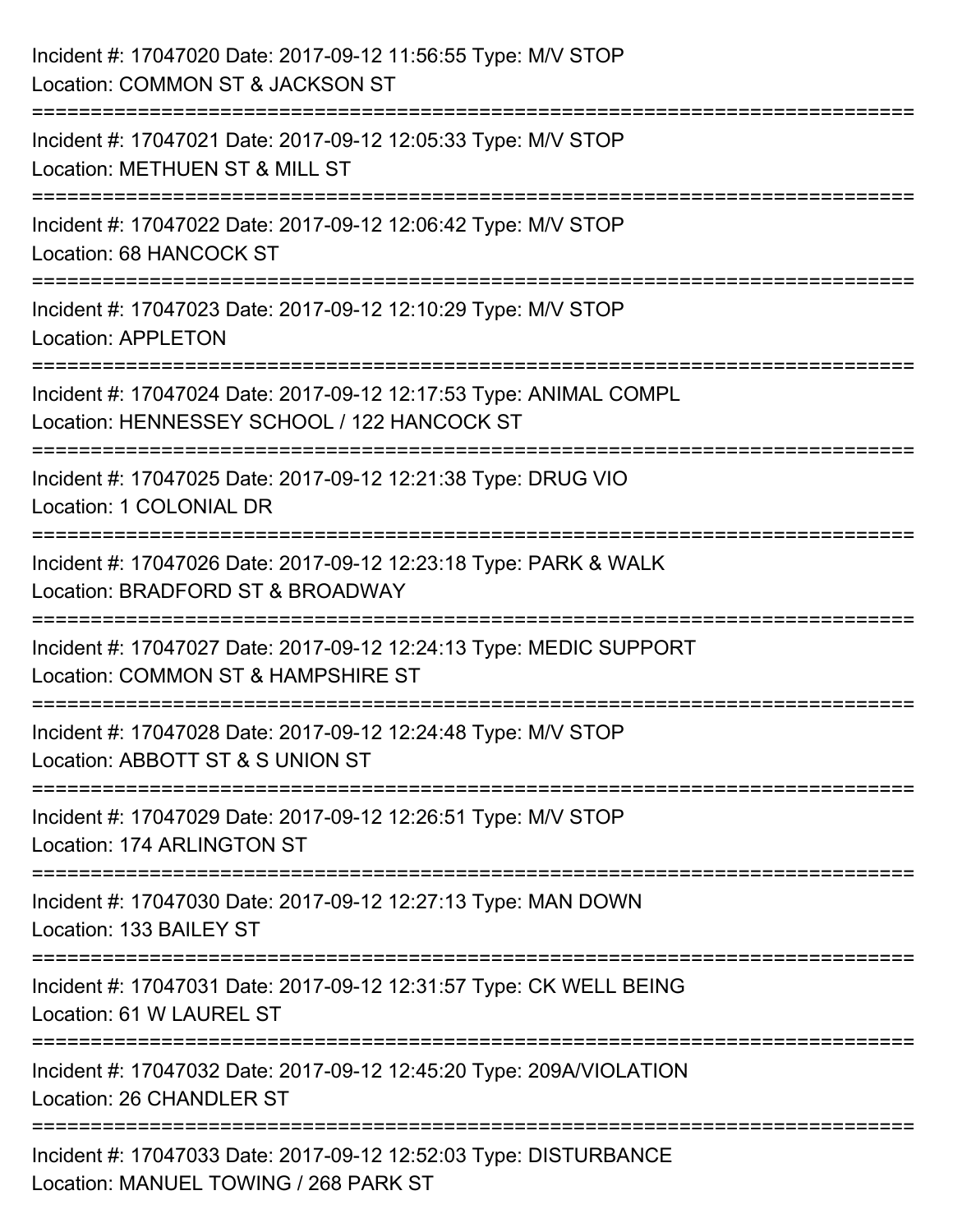| Incident #: 17047034 Date: 2017-09-12 12:52:46 Type: TOW OF M/V<br>Location: 70 CENTRE ST                                              |
|----------------------------------------------------------------------------------------------------------------------------------------|
| Incident #: 17047037 Date: 2017-09-12 12:53:55 Type: LOST PROPERTY<br>Location: 151 ESSEX ST<br>:===================================== |
| Incident #: 17047035 Date: 2017-09-12 12:54:05 Type: AUTO ACC/NO PI<br>Location: ALDER ST & HAMPSHIRE ST                               |
| Incident #: 17047036 Date: 2017-09-12 12:57:14 Type: WOMAN DOWN<br>Location: 360 MERRIMACK ST                                          |
| Incident #: 17047038 Date: 2017-09-12 13:00:06 Type: DOMESTIC/PAST<br>Location: SAIGON MARKET / 298 S UNION ST                         |
| Incident #: 17047040 Date: 2017-09-12 13:07:17 Type: KEEP PEACE<br>Location: 12 DIAMOND ST #6                                          |
| Incident #: 17047039 Date: 2017-09-12 13:08:04 Type: MEDIC SUPPORT<br>Location: 8 GRACE TER #4                                         |
| Incident #: 17047041 Date: 2017-09-12 13:13:14 Type: TOW/REC/STOL<br>Location: 4 E LAUREL ST                                           |
| Incident #: 17047042 Date: 2017-09-12 13:14:49 Type: TOW OF M/V<br>Location: 72 SARATOGA ST                                            |
| Incident #: 17047043 Date: 2017-09-12 13:25:03 Type: TOW OF M/V<br>Location: BUNKERHILL ST & MYRTLE ST                                 |
| Incident #: 17047044 Date: 2017-09-12 13:28:13 Type: DISABLED MV<br>Location: 333 WINTHROP AV                                          |
| Incident #: 17047045 Date: 2017-09-12 13:43:58 Type: LOST PROPERTY<br>Location: 239 PARK ST                                            |
| Incident #: 17047046 Date: 2017-09-12 13:49:31 Type: NOISE ORD<br>Location: 36 E HAVERHILL ST                                          |
| Incident #: 17047047 Date: 2017-09-12 13:50:37 Type: SUS PERS/MV<br>Location: 8 S BROADWAY                                             |

===========================================================================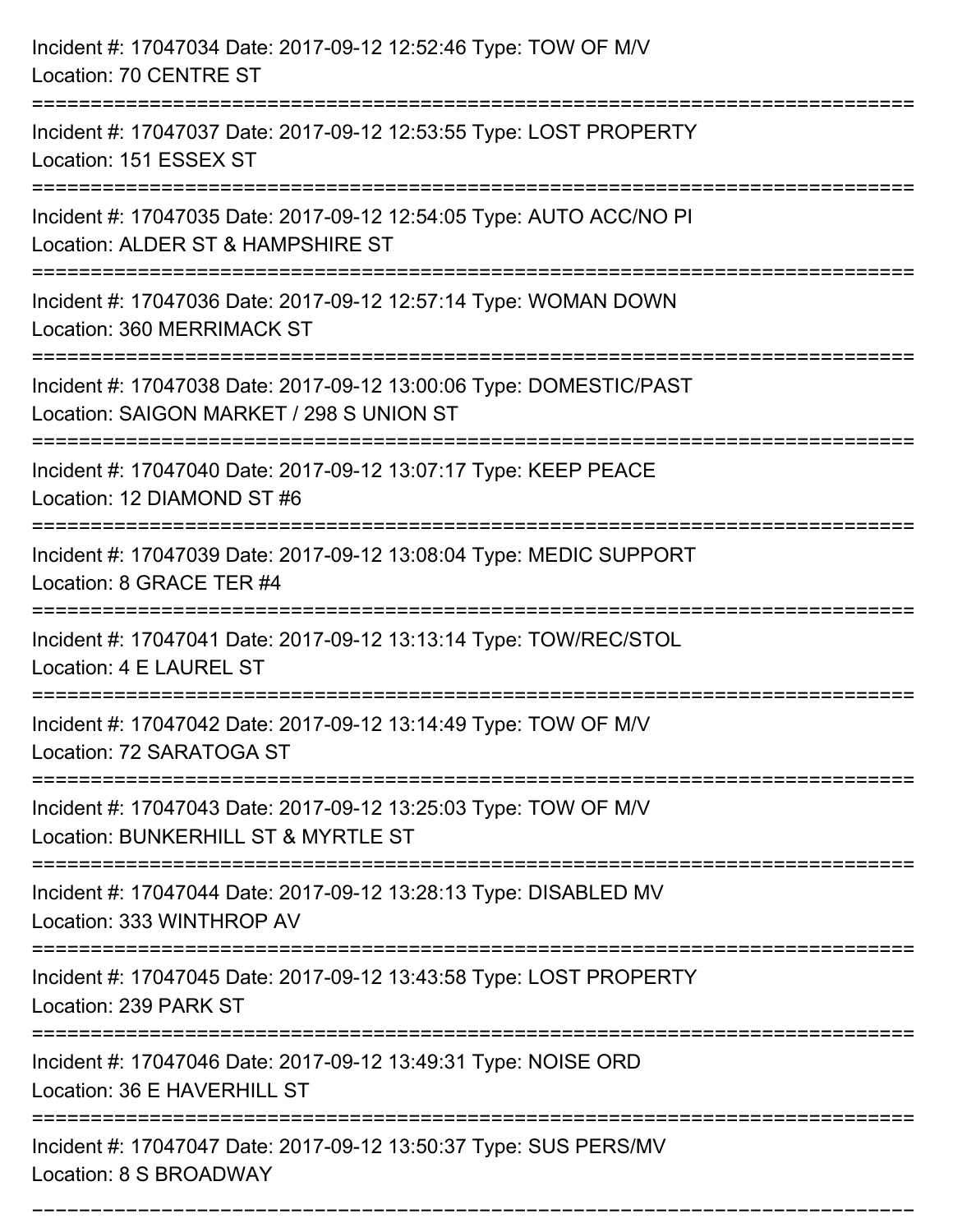| Incident #: 17047048 Date: 2017-09-12 14:04:22 Type: M/V STOP<br>Location: 426 S BROADWAY                                                     |
|-----------------------------------------------------------------------------------------------------------------------------------------------|
| Incident #: 17047049 Date: 2017-09-12 14:13:50 Type: DRUG VIO<br>Location: 4 INMAN ST                                                         |
| Incident #: 17047050 Date: 2017-09-12 14:25:29 Type: SUS PERS/MV<br>Location: BURGER KING / 187 BROADWAY<br>================================= |
| Incident #: 17047051 Date: 2017-09-12 14:28:33 Type: MEDIC SUPPORT<br>Location: 660 S UNION ST                                                |
| Incident #: 17047052 Date: 2017-09-12 14:34:39 Type: LIC PLATE STO<br>Location: 9 ALBION ST                                                   |
| Incident #: 17047053 Date: 2017-09-12 14:44:04 Type: MEDIC SUPPORT<br>Location: 38 FERRY ST                                                   |
| Incident #: 17047054 Date: 2017-09-12 14:50:41 Type: 209A/SERVE<br>Location: 510 LOWELL ST                                                    |
| Incident #: 17047055 Date: 2017-09-12 14:56:20 Type: AUTO ACC/NO PI<br>Location: 3 NORTH PARISH                                               |
| Incident #: 17047056 Date: 2017-09-12 14:57:51 Type: 209A/SERVE<br>Location: 356 JACKSON ST                                                   |
| Incident #: 17047057 Date: 2017-09-12 14:58:00 Type: DISTURBANCE<br>Location: 436 HAMPSHIRE ST                                                |
| Incident #: 17047058 Date: 2017-09-12 14:59:25 Type: MEDIC SUPPORT<br>Location: 37 CEDAR ST                                                   |
| Incident #: 17047059 Date: 2017-09-12 15:08:05 Type: 209A/SERVE<br>Location: 34 LAKE ST                                                       |
| Incident #: 17047060 Date: 2017-09-12 15:21:43 Type: M/V STOP<br>Location: 469 HAMPSHIRE ST                                                   |
| Incident #: 17047061 Date: 2017-09-12 15:25:06 Type: MISSING PERS<br>Location: 49 CANAL ST                                                    |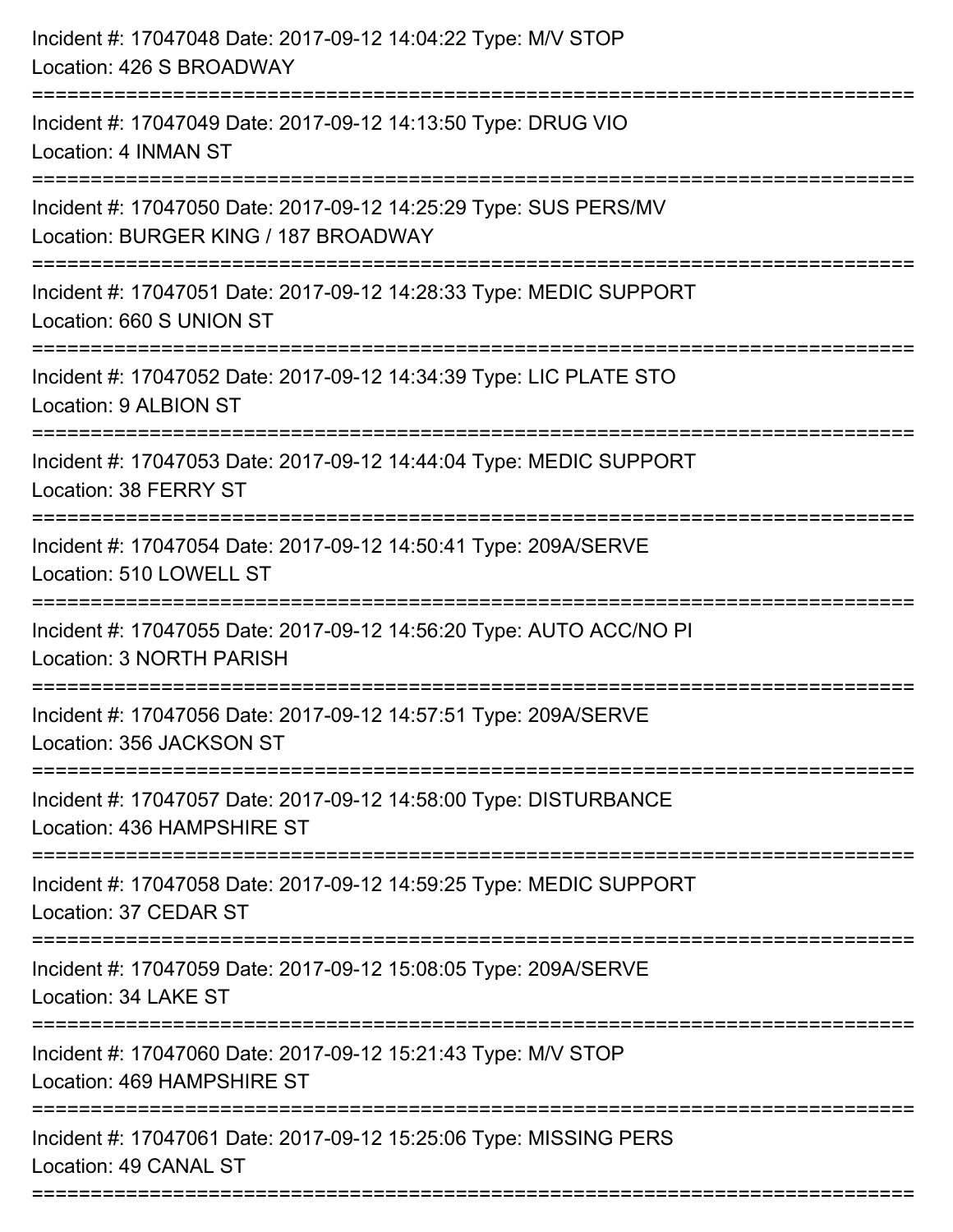Location: BROADWAY & PARK ST =========================================================================== Incident #: 17047063 Date: 2017-09-12 15:28:52 Type: 209A/SERVE Location: 225 BAILEY ST =========================================================================== Incident #: 17047064 Date: 2017-09-12 15:30:10 Type: M/V STOP Location: HAMPSHIRE ST & PARK ST =========================================================================== Incident #: 17047065 Date: 2017-09-12 15:38:52 Type: M/V STOP Location: HAMPSHIRE ST & PARK ST =========================================================================== Incident #: 17047066 Date: 2017-09-12 15:39:22 Type: 209A/SERVE Location: 246 FARNHAM ST =========================================================================== Incident #: 17047067 Date: 2017-09-12 15:42:56 Type: INVEST CONT Location: 210 MERRIMACK ST =========================================================================== Incident #: 17047068 Date: 2017-09-12 15:45:43 Type: 209A/SERVE Location: 123 OSGOOD ST =========================================================================== Incident #: 17047069 Date: 2017-09-12 15:51:25 Type: 209A/SERVE Location: 28 EXETER ST =========================================================================== Incident #: 17047070 Date: 2017-09-12 15:53:08 Type: AUTO ACC/NO PI Location: BROADWAY & CROSS ST =========================================================================== Incident #: 17047071 Date: 2017-09-12 16:01:21 Type: 209A/SERVE Location: 9 COLEMAN ST =========================================================================== Incident #: 17047072 Date: 2017-09-12 16:01:30 Type: LOST PROPERTY Location: 54 ESSEX ST #401 =========================================================================== Incident #: 17047073 Date: 2017-09-12 16:04:55 Type: MEDIC SUPPORT Location: 155 ANDOVER ST FL 1ST =========================================================================== Incident #: 17047074 Date: 2017-09-12 16:14:07 Type: 209A/SERVE Location: 151 BEACON AV =========================================================================== Incident #: 17047075 Date: 2017-09-12 16:36:42 Type: HIT & RUN M/V Location: JACKSON ST & PARK ST ===========================================================================

Incident #: 17047076 Date: 2017 09 12 16:48:47 Type: AUTO ACC/NO PI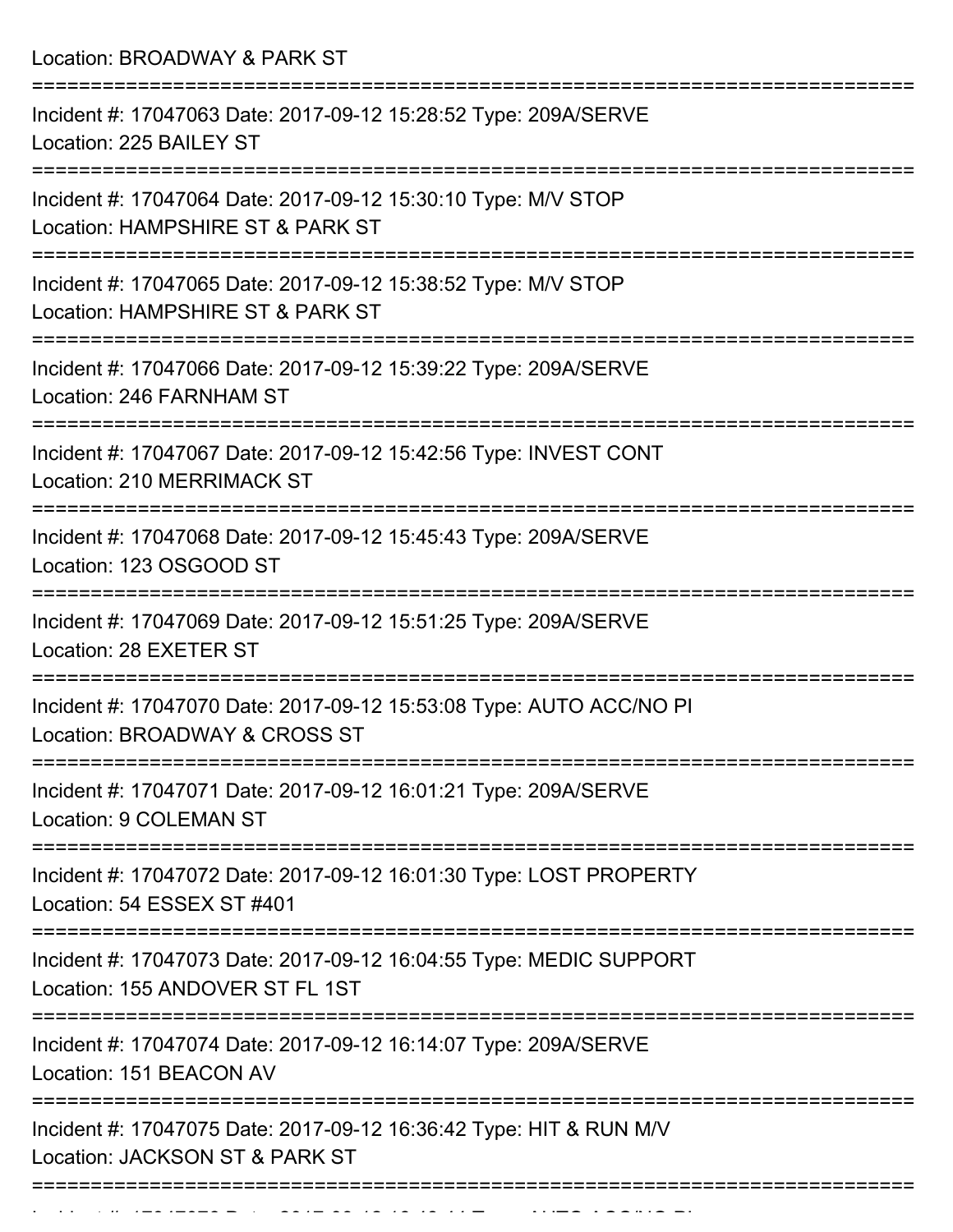Location: 400 ANDOVER ST

| Incident #: 17047077 Date: 2017-09-12 17:03:41 Type: DOMESTIC/PROG<br>Location: 35 RESERVOIR ST FL 2      |
|-----------------------------------------------------------------------------------------------------------|
| Incident #: 17047078 Date: 2017-09-12 17:41:43 Type: ANIMAL COMPL<br>Location: 8 WINTHROP AV FL 1         |
| Incident #: 17047079 Date: 2017-09-12 17:43:14 Type: DISTURBANCE<br><b>Location: 14 MECHANIC ST</b>       |
| Incident #: 17047080 Date: 2017-09-12 17:50:32 Type: GENERAL SERV<br>Location: NORTH COMMON / null        |
| Incident #: 17047081 Date: 2017-09-12 17:51:07 Type: 209A/SERVE<br>Location: 90 LOWELL ST                 |
| Incident #: 17047082 Date: 2017-09-12 17:51:56 Type: 209A/SERVE<br>Location: 69 LEXINGTON ST              |
| Incident #: 17047083 Date: 2017-09-12 17:52:51 Type: 209A/SERVE<br>Location: 90 LOWELL ST                 |
| Incident #: 17047089 Date: 2017-09-12 17:53:08 Type: INVESTIGATION<br>Location: HAVERHILL ST & JACKSON ST |
| Incident #: 17047084 Date: 2017-09-12 17:53:35 Type: 209A/SERVE<br>Location: 90 LOWELL ST                 |
| Incident #: 17047085 Date: 2017-09-12 17:54:22 Type: 209A/SERVE<br>Location: 90 LOWELL ST                 |
| Incident #: 17047086 Date: 2017-09-12 17:55:14 Type: 209A/SERVE<br>Location: 90 LOWELL ST                 |
| Incident #: 17047087 Date: 2017-09-12 17:55:54 Type: 209A/SERVE<br>Location: 90 LOWELL ST                 |
| Incident #: 17047088 Date: 2017-09-12 17:56:31 Type: 209A/SERVE<br>Location: 90 LOWELL ST                 |
|                                                                                                           |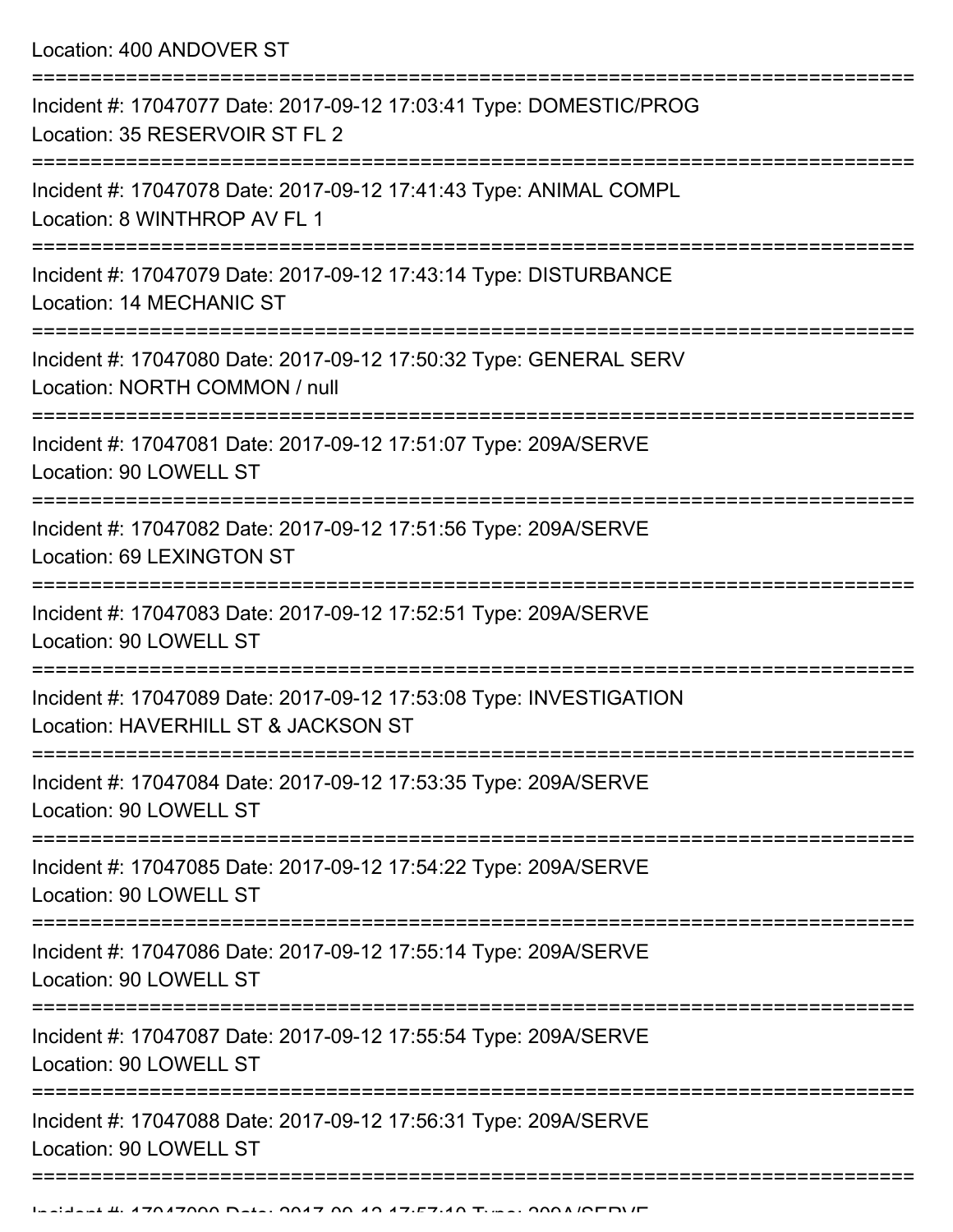Location: 90 LOWELL ST

=========================================================================== Incident #: 17047091 Date: 2017-09-12 17:58:09 Type: 209A/SERVE Location: 90 LOWELL ST =========================================================================== Incident #: 17047092 Date: 2017-09-12 17:58:51 Type: AUTO ACC/PI Location: ANDOVER ST & S UNION ST =========================================================================== Incident #: 17047093 Date: 2017-09-12 17:59:10 Type: 209A/SERVE Location: 17 STORROW ST =========================================================================== Incident #: 17047094 Date: 2017-09-12 18:05:22 Type: THREATS Location: 303 ERVING AV FL 1 =========================================================================== Incident #: 17047095 Date: 2017-09-12 18:06:47 Type: HIT & RUN M/V Location: 99 THORNTON ST =========================================================================== Incident #: 17047096 Date: 2017-09-12 18:17:18 Type: ALARM/BURG Location: 104 COMMON ST =========================================================================== Incident #: 17047097 Date: 2017-09-12 18:19:25 Type: MAN DOWN Location: COR UNUM MEAL CENTER / 191 SALEM ST =========================================================================== Incident #: 17047098 Date: 2017-09-12 18:19:45 Type: MEDIC SUPPORT Location: 117 WATER ST =========================================================================== Incident #: 17047099 Date: 2017-09-12 18:24:27 Type: ANIMAL COMPL Location: 49 CORBETT RD =========================================================================== Incident #: 17047100 Date: 2017-09-12 18:32:28 Type: B&E/PAST Location: 279 PARK ST FL 1 =========================================================================== Incident #: 17047101 Date: 2017-09-12 18:36:04 Type: DOMESTIC/PROG Location: 76 BROMEIELD ST =========================================================================== Incident #: 17047102 Date: 2017-09-12 18:37:01 Type: M/V STOP Location: MARKET ST & PARKER ST =========================================================================== Incident #: 17047103 Date: 2017-09-12 18:49:06 Type: DRUG VIO Location: 436 HAMPSHIRE ST =========================================================================== Incident #: 17047104 Date: 2017-09-12 18:51:48 Type: M/V STOP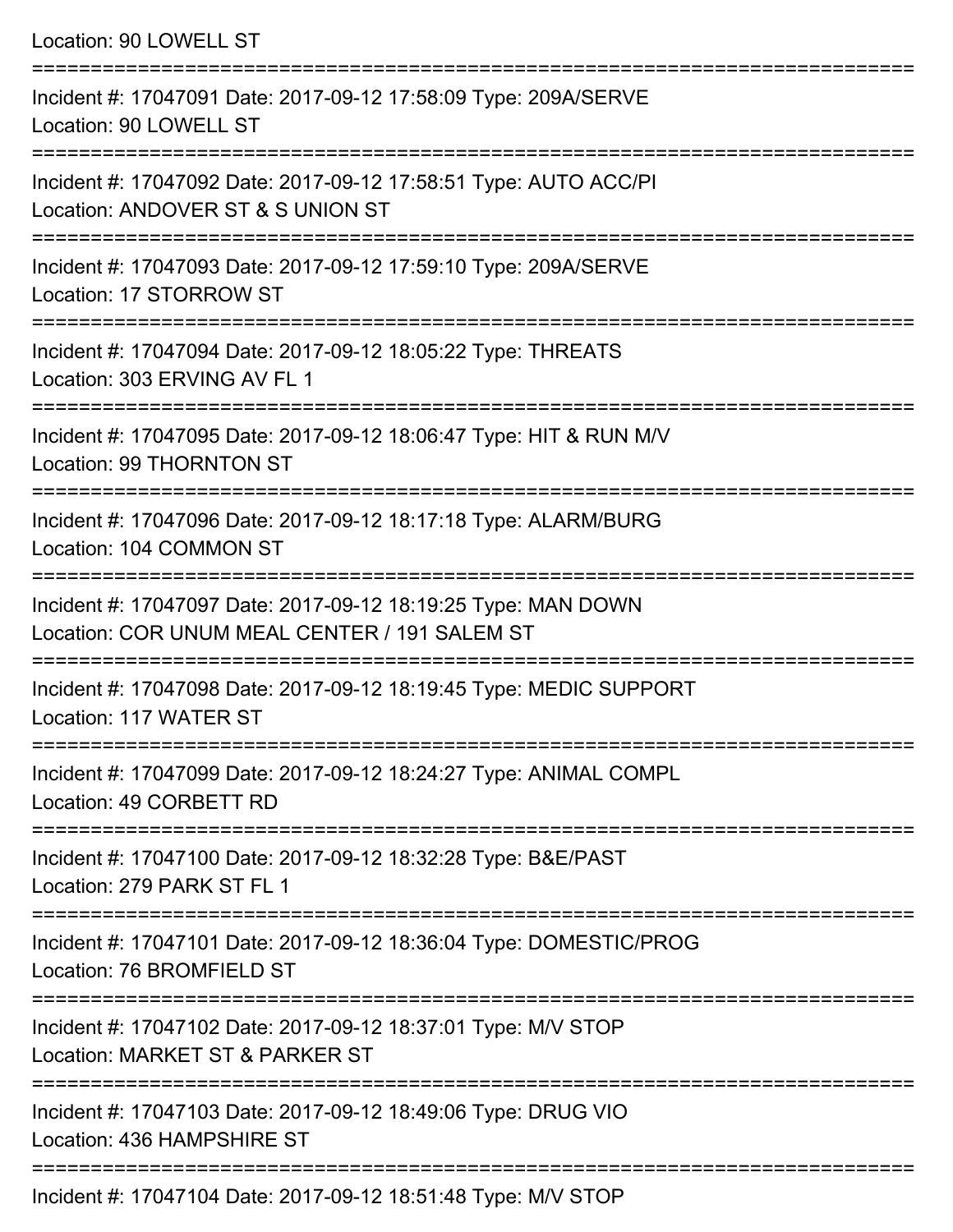| Incident #: 17047105 Date: 2017-09-12 19:06:52 Type: ALARM/BURG<br>Location: 13 S BROADWAY                        |
|-------------------------------------------------------------------------------------------------------------------|
| Incident #: 17047106 Date: 2017-09-12 19:19:15 Type: TRESPASSING<br>Location: 74 FOSTER ST FL 1                   |
| Incident #: 17047107 Date: 2017-09-12 19:22:19 Type: GENERAL SERV<br>Location: 279 PARK ST FL 1                   |
| Incident #: 17047108 Date: 2017-09-12 19:31:14 Type: M/V STOP<br>Location: BROADWAY & CONCORD ST                  |
| Incident #: 17047109 Date: 2017-09-12 19:50:57 Type: SUS PERS/MV<br>Location: HILLSIDE AV & YALE ST               |
| Incident #: 17047110 Date: 2017-09-12 19:58:11 Type: NOISE ORD<br>Location: EVERETT ST & ROWE ST                  |
| Incident #: 17047111 Date: 2017-09-12 20:11:14 Type: ALARM/BURG<br>Location: 39 WOODLAND ST FL 2                  |
| Incident #: 17047112 Date: 2017-09-12 20:29:56 Type: MEDIC SUPPORT<br>Location: 320 S BROADWAY                    |
| Incident #: 17047113 Date: 2017-09-12 20:35:03 Type: DOMESTIC/PROG<br>Location: 223 E HAVERHILL ST                |
| Incident #: 17047114 Date: 2017-09-12 20:44:54 Type: DISTURBANCE<br>Location: 32 EASTON ST FL 2                   |
| Incident #: 17047115 Date: 2017-09-12 20:46:08 Type: SUS PERS/MV<br>Location: 11 KENT ST<br>===================== |
| Incident #: 17047116 Date: 2017-09-12 21:11:00 Type: MV/BLOCKING<br>Location: 69 HAVERHILL ST                     |
| Incident #: 17047117 Date: 2017-09-12 21:24:43 Type: A&B PROG<br>Location: 59 TREMONT ST #201                     |
| Incident #: 17047119 Date: 2017-09-12 21:42:50 Type: M/V STOP                                                     |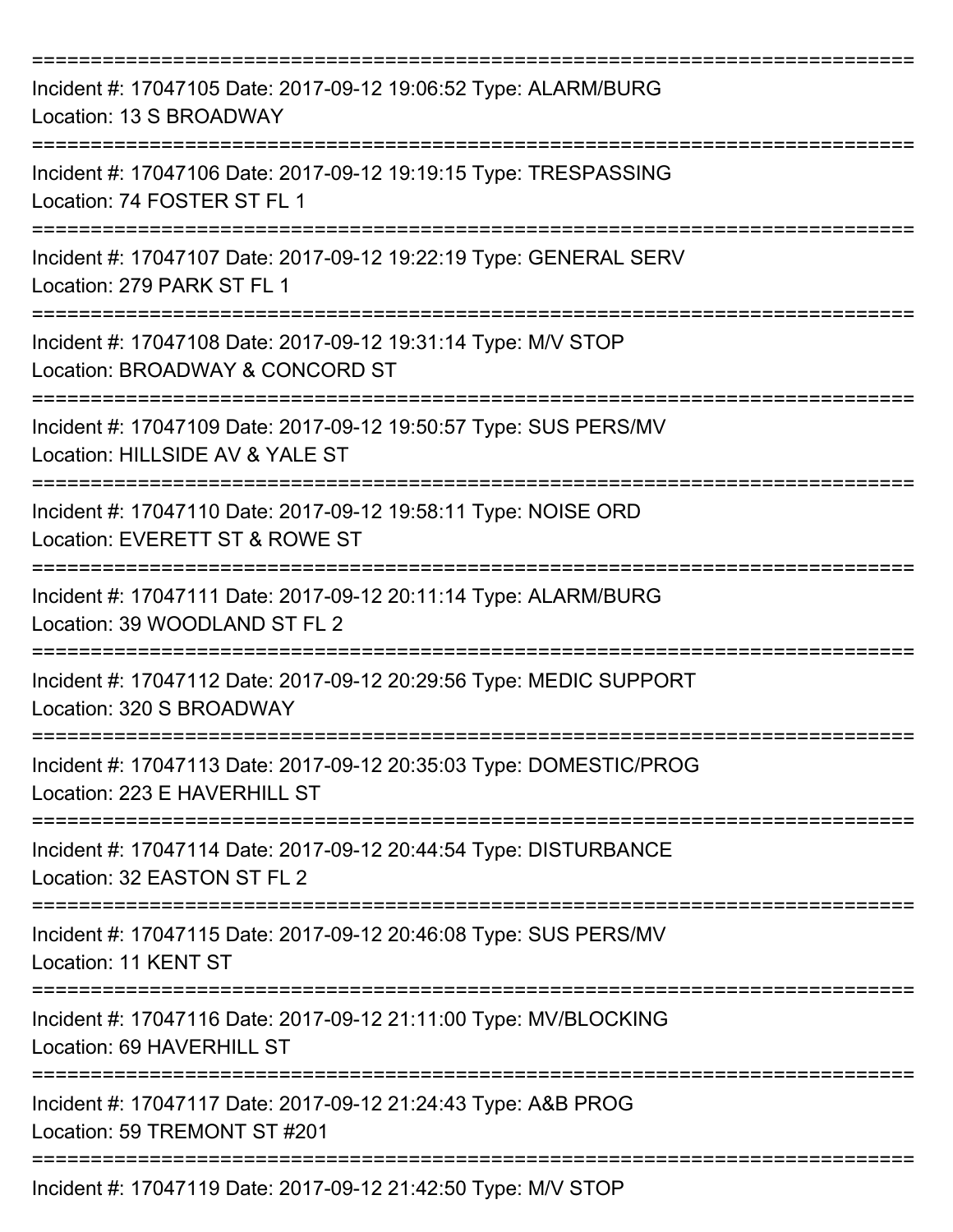| Incident #: 17047118 Date: 2017-09-12 21:43:18 Type: NOTIFICATION<br>Location: 162 PROSPECT ST FL 2                                      |
|------------------------------------------------------------------------------------------------------------------------------------------|
| Incident #: 17047120 Date: 2017-09-12 21:51:59 Type: M/V STOP<br>Location: BROADWAY & HAVERHILL ST                                       |
| Incident #: 17047121 Date: 2017-09-12 22:02:02 Type: M/V STOP<br>Location: BURGER KING / 187 BROADWAY                                    |
| Incident #: 17047122 Date: 2017-09-12 22:04:52 Type: M/V STOP<br>Location: BERKELEY ST & JACKSON ST                                      |
| Incident #: 17047123 Date: 2017-09-12 22:07:17 Type: M/V STOP<br>Location: 0 BROADWAY                                                    |
| ===================================<br>Incident #: 17047124 Date: 2017-09-12 22:09:19 Type: M/V STOP<br>Location: EASTON ST & S BROADWAY |
| Incident #: 17047125 Date: 2017-09-12 22:10:06 Type: M/V STOP<br>Location: BRUCE ST & THORNDIKE ST                                       |
| Incident #: 17047126 Date: 2017-09-12 22:13:37 Type: M/V STOP<br>Location: KENNETH ST & S BROADWAY                                       |
| Incident #: 17047127 Date: 2017-09-12 22:22:25 Type: NOISE ORD<br>Location: EVERETT ST & ROWE ST                                         |
| Incident #: 17047128 Date: 2017-09-12 22:29:48 Type: NOISE ORD<br>Location: 48 SPRINGFIELD ST                                            |
| Incident #: 17047129 Date: 2017-09-12 22:31:31 Type: TOW/REPOSSED<br>Location: 50 ISLAND ST                                              |
| Incident #: 17047130 Date: 2017-09-12 22:42:51 Type: M/V STOP<br>Location: S BROADWAY & SHATTUCK ST                                      |
| Incident #: 17047131 Date: 2017-09-12 23:26:42 Type: SUS PERS/MV<br>Location: 34 BUSWELL ST                                              |

===========================================================================